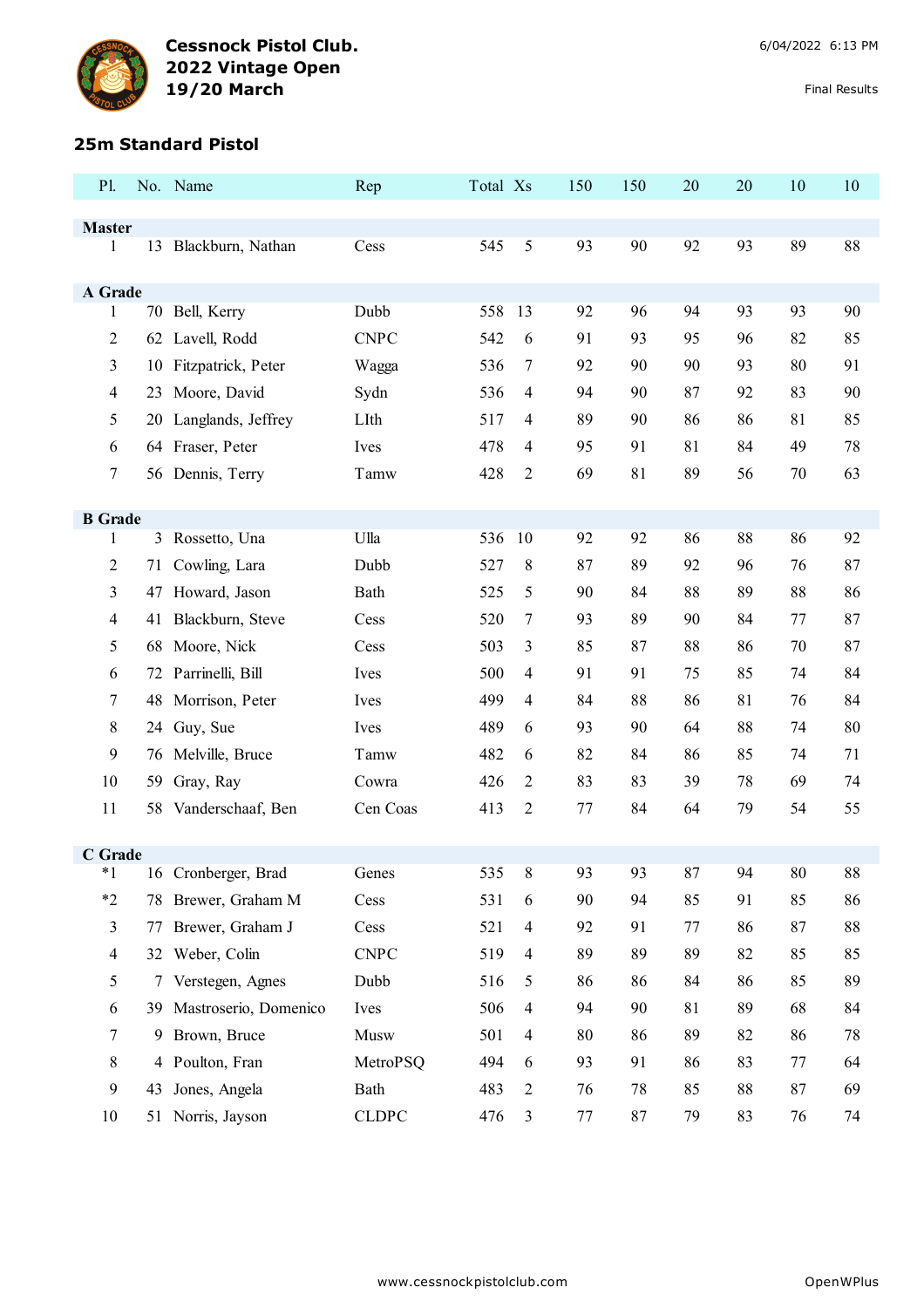## **25m Standard Pistol**

DNS 67 Reid, Craig LIth

| P1.            |              | No. Name              | Rep          | Total Xs |                  | 150 | 150 | 20 | 20 | 10 | 10 |
|----------------|--------------|-----------------------|--------------|----------|------------------|-----|-----|----|----|----|----|
| C Grade Cont.  |              |                       |              |          |                  |     |     |    |    |    |    |
| 11             |              | 38 McCarthy, Leon     | Nels         | 448      | $\overline{2}$   | 80  | 76  | 79 | 68 | 74 | 71 |
| 12             | 79           | Kinder, Jo            | <b>TLMPC</b> | 353      | $\mathbf{1}$     | 88  | 85  | 86 | 81 | 13 |    |
|                |              |                       |              |          |                  |     |     |    |    |    |    |
| <b>D</b> Grade |              |                       |              |          |                  |     |     |    |    |    |    |
| $*1$           |              | 65 Acibar, Neil       | Rang         | 506      | 6                | 89  | 82  | 86 | 86 | 88 | 75 |
| $*2$           | 37           | Jarnjevic, Daniel     | Lex          | 503      | 4                | 86  | 86  | 85 | 89 | 81 | 76 |
| 3              | 54           | Dos Santos, Francisco | Rang         | 481      | 3                | 86  | 81  | 77 | 85 | 76 | 76 |
| $\overline{4}$ | 66           | Reid, Harrison        | LIth         | 471      | $\overline{c}$   | 88  | 90  | 79 | 77 | 69 | 68 |
| 5              | 45           | Bennett, David        | Ives         | 471      | $\boldsymbol{0}$ | 91  | 84  | 73 | 81 | 69 | 73 |
| 6              | 42           | Jones, David          | <b>Bath</b>  | 469      | $\boldsymbol{0}$ | 85  | 80  | 74 | 78 | 72 | 80 |
| $\tau$         | 2            | Snow, Stuart          | Cess         | 459      | 3                | 88  | 86  | 67 | 71 | 67 | 80 |
| 8              |              | 34 Roache, John       | Lex          | 459      | 3                | 78  | 84  | 79 | 77 | 79 | 62 |
| 9              | 27           | Cagney, Alex          | Cess         | 450      | $\mathbf{1}$     | 78  | 69  | 77 | 81 | 71 | 74 |
| 10             | 6            | Daniel, Ray           | Dubb         | 447      | 4                | 86  | 69  | 83 | 82 | 59 | 68 |
| 11             | 75           | Stone, David          | <b>CNPC</b>  | 445      | $\boldsymbol{0}$ | 78  | 78  | 79 | 77 | 66 | 67 |
| 12             | 44           | Marsh, Karen          | <b>Btown</b> | 429      | $\mathbf{1}$     | 77  | 79  | 58 | 79 | 74 | 62 |
| 13             | 22           | Watters, Gerald       | Kurra        | 400      | $\boldsymbol{0}$ | 72  | 72  | 73 | 72 | 53 | 58 |
| 14             | 14           | Cronberger, Anthony   | Genes        | 397      | $\overline{2}$   | 74  | 76  | 62 | 69 | 63 | 53 |
| 15             | $\mathbf{1}$ | Snow, Amanda          | Cess         | 397      | $\boldsymbol{0}$ | 79  | 76  | 48 | 55 | 64 | 75 |
| 16             | 5            | Poulton, Ron          | MetroPSQ     | 395      | 4                | 79  | 66  | 72 | 67 | 54 | 57 |
| 17             | 15           | Cronberger, Zac       | Genes        | 385      | $\overline{2}$   | 69  | 75  | 61 | 54 | 72 | 54 |
| 18             | 21           | Wilson, Julie         | API          | 357      | $\overline{2}$   | 64  | 64  | 59 | 60 | 58 | 52 |
| <b>DNF</b>     | 50           | Norris, Alyssa        | <b>CLDPC</b> | 172      |                  | 74  | 71  | 27 |    |    |    |
| <b>DNS</b>     | 55           | Andrew, Colin         | Cess         |          |                  |     |     |    |    |    |    |
| <b>DNS</b>     | 52           | Cregan, Warwick       | Rang         |          |                  |     |     |    |    |    |    |
| <b>DNS</b>     | 53           | Dos Santos, Joaquim   | Rang         |          |                  |     |     |    |    |    |    |
| <b>DNS</b>     | 80           | Kinder, Simon         | <b>TLMPC</b> |          |                  |     |     |    |    |    |    |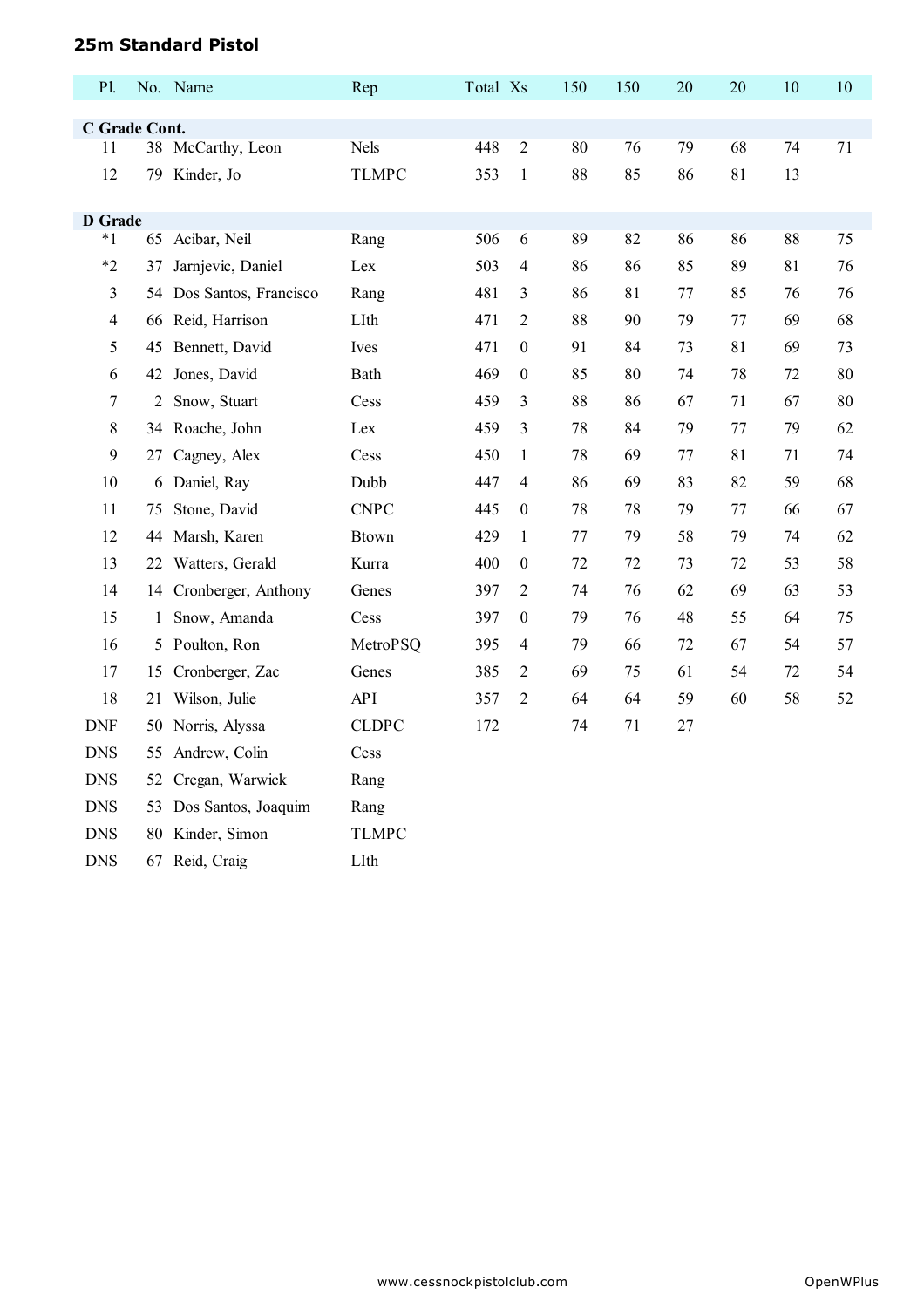

### **25m Rapid Fire Pistol**

| P1.                    |    | No. Name                             | Rep                  | Total Xs   |                | 8        | 6        | $\overline{4}$ |            | 8        | 6        | 4        |            |
|------------------------|----|--------------------------------------|----------------------|------------|----------------|----------|----------|----------------|------------|----------|----------|----------|------------|
| A Grade                |    |                                      |                      |            |                |          |          |                |            |          |          |          |            |
| 1                      |    | 46 Quick, Bruce                      | Yacka                | 565 11     |                | 98       | 90       | 91             | 279        | 98       | 96       | 92       | 286        |
| $\overline{2}$         |    | 70 Bell, Kerry                       | Dubb                 | 523        | 8              | 95       | 89       | 72             | 256        | 98       | 90       | 79       | 267        |
| 3                      |    | 10 Fitzpatrick, Peter                | Wagga                | 514        | 7              | 89       | 94       | 75             | 258        | 87       | 94       | 75       | 256        |
| 4                      |    | 64 Fraser, Peter                     | Ives                 | 505        | 3              | 92       | 89       | 75             | 256        | 87       | 77       | 85       | 249        |
|                        |    |                                      |                      |            |                |          |          |                |            |          |          |          |            |
| <b>B</b> Grade         |    |                                      |                      |            |                | 90       | 93       | 76             | 259        | 88       | 89       |          | 266        |
| $\mathbf{1}$           |    | 23 Moore, David                      | Sydn                 | 525 13     |                |          |          |                |            |          |          | 89       |            |
| 2                      | 13 | Blackburn, Nathan                    | Cess                 | 515        | 13             | 95       | 96       | 82             | 273        | 93       | 90       | 59       | 242        |
| 3<br>4                 |    | 25 Guy, Steve                        | Ives<br>LIth         | 501<br>501 | 5<br>3         | 90<br>85 | 90<br>86 | 71<br>79       | 251<br>250 | 83<br>87 | 87<br>88 | 80<br>76 | 250<br>251 |
|                        |    | 20 Langlands, Jeffrey                |                      | 497        | 2              | 90       | 88       | 69             | 247        | 89       | 91       | 70       | 250        |
| 5                      |    | 48 Morrison, Peter                   | Ives<br><b>TLMPC</b> | 454        | 4              | 86       | 81       | 63             | 230        | 84       | 85       | 55       | 224        |
| 6                      |    | 33 Wilson, Kathy<br>47 Howard, Jason | Bath                 | 452        | 4              | 87       | 83       | 67             | 237        | 87       | 81       | 47       | 215        |
| 7<br>8                 |    | 59 Gray, Ray                         | Cowra                | 411        | 5              | 83       | 72       | 15             | 170        | 83       | 88       | 70       | 241        |
|                        |    |                                      |                      |            |                |          |          |                |            |          |          |          |            |
| C Grade                |    |                                      |                      |            |                |          |          |                |            |          |          |          |            |
| 1                      |    | 16 Cronberger, Brad                  | Genes                | 517        | 6              | 91       | 87       | 80             | 258        | 92       | 88       | 79       | 259        |
| 2                      |    | 68 Moore, Nick                       | Cess                 | 485        | 3              | 93       | 80       | 44             | 217        | 90       | 90       | 88       | 268        |
| 3                      |    | 45 Bennett, David                    | Ives                 | 467        | 1              | 88       | 84       | 72             | 244        | 86       | 72       | 65       | 223        |
| 4                      |    | 65 Acibar, Neil                      | Rang                 | 455        | 4              | 77       | 91       | 56             | 224        | 87       | 83       | 61       | 231        |
| 5                      |    | 76 Melville, Bruce                   | Tamw                 | 451        | 2              | 84       | 72       | 85             | 241        | 85       | 70       | 55       | 210        |
| 6                      | 75 | Stone, David                         | <b>CNPC</b>          | 443        | $\mathbf{1}$   | 92       | 75       | 83             | 250        | 75       | 52       | 66       | 193        |
| 7                      |    | 22 Watters, Gerald                   | Kurra                | 427        | 1              | 78       | 71       | 72             | 221        | 78       | 75       | 53       | 206        |
| 8                      |    | 56 Dennis, Terry                     | Tamw                 | 424        | 2              | 87       | 79       | 66             | 232        | 75       | 62       | 55       | 192        |
| 9                      |    | 39 Mastroserio, Domenico Ives        |                      | 423        | 3              | 84       | 78       | 61             | 223        | 76       | 51       | 73       | 200        |
| 10                     |    | 40 Moore, Krystal                    | Cess                 | 420        | $\mathbf{1}$   | 79       | 65       | 47             | 191        | 83       | $80\,$   | 66       | 229        |
| 11                     |    | 7 Verstegen, Agnes                   | Dubb                 | 419        | 3              | 88       | 75       | 61             | 224        | 76       | 76       | 43       | 195        |
| 12                     |    | 17 Walker, Robert                    | Cess                 | 416        | $\mathbf{1}$   | 79       | 68       | 47             | 194        | 78       | 85       | 59       | 222        |
| 13                     |    | 21 Wilson, Julie                     | API                  | 375        | $\mathfrak{2}$ | 63       | 51       | 62             | 176        | $77 \,$  | 65       | 57       | 199        |
|                        |    |                                      |                      |            |                |          |          |                |            |          |          |          |            |
| <b>D</b> Grade<br>$*1$ |    | 66 Reid, Harrison                    | LIth                 | 488        | $\mathbf{2}$   | 86       | 89       | 67             | 242        | 84       | $80\,$   | 82       | 246        |
| $*2$                   | 57 | Guascoine, Daniel                    | <b>CLDPC</b>         | 483        | $\overline{2}$ | 83       | 78       | 82             | 243        | 87       | 83       | 70       | 240        |
| $*3$                   | 37 | Jarnjevic, Daniel                    | Lex                  | 474        | 3              | 87       | 75       | 75             | 237        | 79       | 87       | 71       | 237        |
| $\overline{4}$         |    | 42 Jones, David                      | Bath                 | 446        | $\overline{4}$ | 85       | 64       | 68             | 217        | 84       | 73       | 72       | 229        |
| 5                      |    | 36 Jarnjevic, Liam                   | Lex                  | 440        | $\overline{4}$ | 82       | 86       | 58             | 226        | 73       | 82       | 59       | 214        |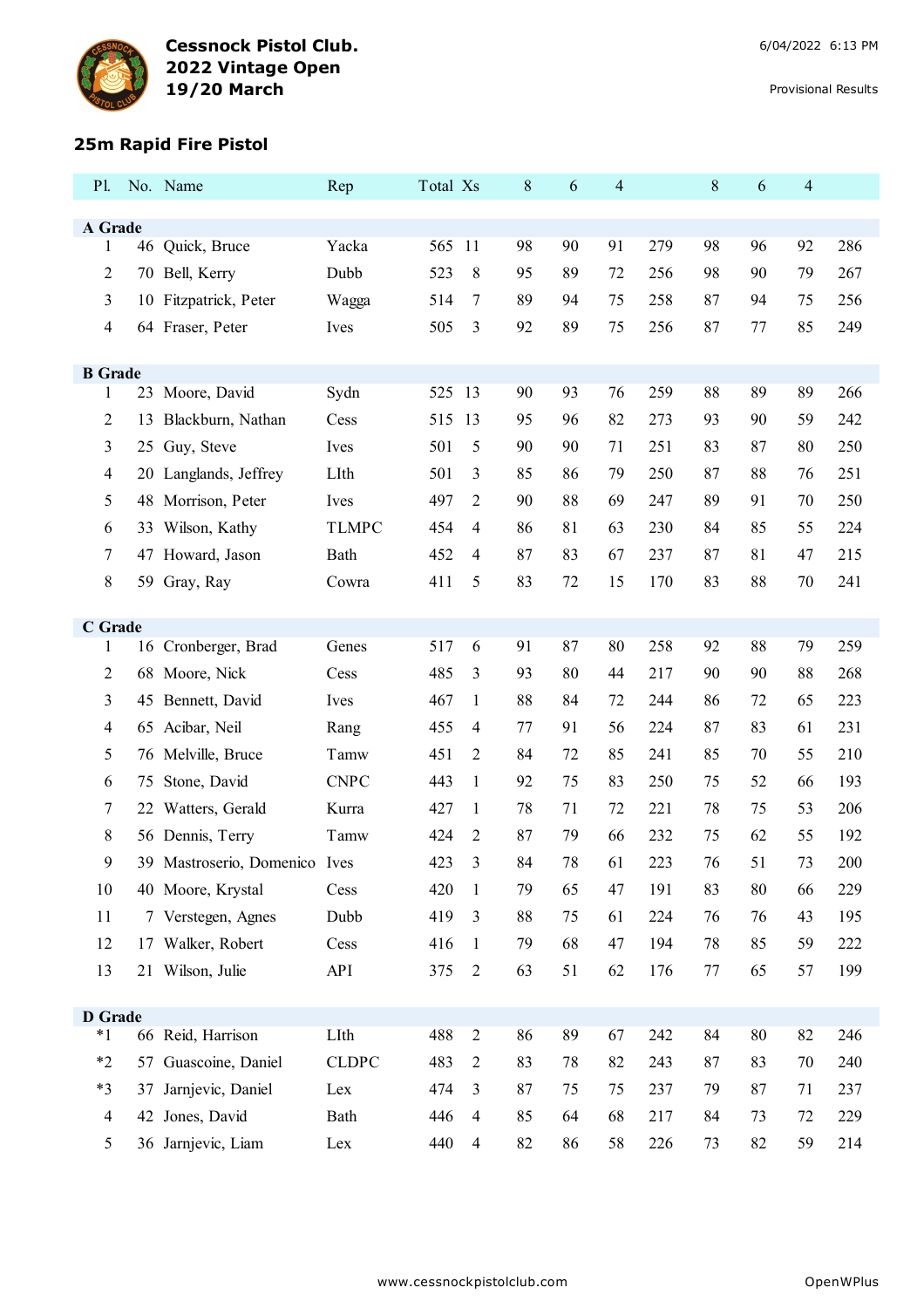# **25m Rapid Fire Pistol**

| P1.           |    | No. Name           | Rep         | Total Xs |          | 8  | 6  | $\overline{4}$ |     | 8  | 6  | $\overline{4}$ |     |
|---------------|----|--------------------|-------------|----------|----------|----|----|----------------|-----|----|----|----------------|-----|
|               |    |                    |             |          |          |    |    |                |     |    |    |                |     |
| D Grade Cont. |    |                    |             |          |          |    |    |                |     |    |    |                |     |
| 6             |    | 38 McCarthy, Leon  | <b>Nels</b> | 348      | $\theta$ | 73 | 57 | 59             | 189 | 66 | 62 | 31             | 159 |
| 7             |    | 5 Poulton, Ron     | MetroPSQ    | 339      |          | 73 | 68 | 22             | 163 | 48 | 63 | 65             | 176 |
| 8             |    | 6 Daniel, Ray      | Dubb        | 293      | $\theta$ | 70 | 62 | 39             | 171 | 52 | 50 | 20             | 122 |
| <b>DNF</b>    |    | 15 Cronberger, Zac | Genes       | 199      |          | 63 | 66 | 70             | 199 |    |    |                |     |
| <b>DNF</b>    | 67 | Reid, Craig        | LIth        | 132      |          |    |    |                |     | 68 | 42 | 22             | 132 |
| <b>DNS</b>    |    | 52 Cregan, Warwick | Rang        |          |          |    |    |                |     |    |    |                |     |
| <b>DNS</b>    | 69 | McNeill, John      | Gdah        |          |          |    |    |                |     |    |    |                |     |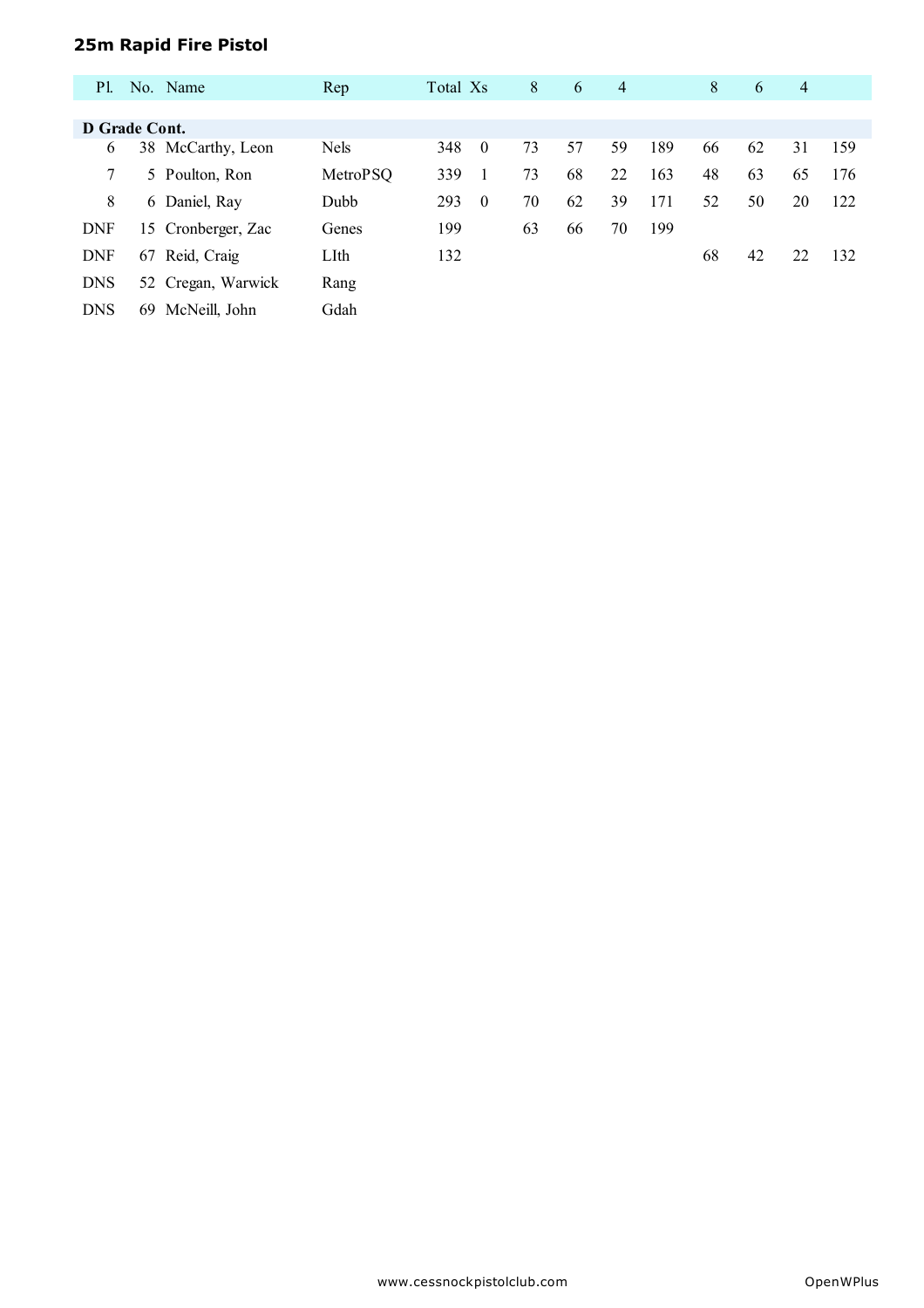

### **50m Pistol**

| P1.                 |          | No. Name                        | Rep          | Total Xs   |                       | $\mathbf{1}$ | $\overline{2}$ | 3        | $\overline{4}$ | 5        | 6        |
|---------------------|----------|---------------------------------|--------------|------------|-----------------------|--------------|----------------|----------|----------------|----------|----------|
| A Grade             |          |                                 |              |            |                       |              |                |          |                |          |          |
| 1                   |          | 46 Quick, Bruce                 | Yacka        | 531        | 8                     | 80           | 87             | 89       | 94             | 91       | 90       |
| 2                   |          | 62 Lavell, Rodd                 | <b>CNPC</b>  | 525        | 3                     | 88           | 86             | 82       | 87             | 89       | 93       |
| 3                   |          | 70 Bell, Kerry                  | Dubb         | 513        | 3                     | 87           | 85             | 85       | 87             | 83       | 86       |
| 4                   |          | 10 Fitzpatrick, Peter           | Wagga        | 497        | 1                     | 89           | 77             | 91       | 76             | 86       | 78       |
| 5                   |          | 56 Dennis, Terry                | Tamw         | 388        | 3                     | 71           | 56             | 53       | 84             | 57       | 67       |
|                     |          |                                 |              |            |                       |              |                |          |                |          |          |
| <b>B</b> Grade<br>1 |          | 13 Blackburn, Nathan            | Cess         | 520        | $\tau$                | 88           | 87             | 86       | 88             | 86       | 85       |
| 2                   | 23       | Moore, David                    | Sydn         | 517        | 5                     | 81           | 88             | 82       | 88             | 88       | 90       |
| 3                   | 81       | Dastani, Alamdar                | Genes        | 492        | $\overline{4}$        | 83           | 86             | 78       | 85             | 77       | 83       |
| 4                   |          | 41 Blackburn, Steve             | Cess         | 488        | $\boldsymbol{0}$      | 84           | 82             | 79       | 80             | 87       | 76       |
| 5                   |          | 51 Norris, Jayson               | <b>CLDPC</b> | 484        | 3                     | 80           | 80             | 77       | 80             | 81       | 86       |
| 6                   |          | 72 Parrinelli, Bill             | Ives         | 480        | 3                     | 75           | 78             | 81       | 88             | 80       | 78       |
| 7                   | 33       | Wilson, Kathy                   | <b>TLMPC</b> | 476        | $\boldsymbol{0}$      | 80           | 70             | 77       | 78             | 85       | 86       |
| 8                   |          | 59 Gray, Ray                    | Cowra        | 435        | $\overline{4}$        | 78           | 50             | 75       | 77             | 75       | 80       |
|                     |          |                                 |              |            |                       |              |                |          |                |          |          |
| C Grade             |          |                                 |              |            |                       |              |                |          |                |          |          |
| 1                   |          | 7 Verstegen, Agnes              | Dubb<br>Ives | 481<br>477 | 3<br>$\boldsymbol{0}$ | 84<br>80     | 78             | 69<br>80 | 84             | 83<br>81 | 83       |
| 2<br>3              | 48       | Morrison, Peter<br>Norris, Kaye | <b>CLDPC</b> | 459        | 3                     | 69           | 77<br>75       | 78       | 77<br>87       | 74       | 82<br>76 |
| 4                   | 49<br>76 | Melville, Bruce                 | Tamw         | 456        | $\overline{2}$        | 74           | 82             | 78       | 76             | 68       | 78       |
| 5                   | 47       | Howard, Jason                   | Bath         | 452        | $\overline{2}$        | 71           | 76             | 76       | 74             | 81       | 74       |
| 6                   |          | 39 Mastroserio, Domenico        | Ives         | 438        | $\mathbf{1}$          | 69           | 71             | 78       | 70             | 74       | 76       |
| 7                   |          | 9 Brown, Bruce                  | Musw         | 424        | 1                     | 69           | 68             | 74       | 65             | 76       | 72       |
| 8                   |          | 75 Stone, David                 | <b>CNPC</b>  | 403        |                       | 75           | 59             | 76       | 64             | 62       | 67       |
| 9                   |          | 37 Jarnjevic, Daniel            | Lex          | 385        | $\mathbf{1}$          | 57           | 62             | 67       | 62             | 68       | 69       |
|                     |          |                                 |              |            |                       |              |                |          |                |          |          |
| <b>D</b> Grade      |          |                                 |              |            |                       |              |                |          |                |          |          |
| 1                   |          | 65 Acibar, Neil                 | Rang         | 430        | $\mathbf{1}$          | 69           | 66             | 82       | 70             | 69       | 74       |
| $\overline{c}$      | 43       | Jones, Angela                   | Bath         | 426        | $\overline{2}$        | 69           | 68             | 73       | 78             | 68       | 70       |
| 3                   |          | 27 Cagney, Alex                 | Cess         | 418        | $\overline{2}$        | 79           | 65             | 81       | 61             | 71       | 61       |
| 4                   |          | 57 Guascoine, Daniel            | <b>CLDPC</b> | 398        | $\boldsymbol{0}$      | 46           | 71             | 65       | 77             | 73       | 66       |
| 5                   |          | 60 May, Cherie                  | Cowra        | 397        | $\mathbf{1}$          | 66           | 66             | 59       | 54             | 81       | 71       |
| 6                   | 42       | Jones, David                    | Bath         | 381        | $\mathbf{1}$          | 68           | 67             | 56       | 72             | 49       | 69       |
| 7                   |          | 6 Daniel, Ray                   | Dubb         | 374        | $\overline{2}$        | 65           | 53             | 59       | 62             | 70       | 65       |
| 8                   |          | 22 Watters, Gerald              | Kurra        | 255        | $\boldsymbol{0}$      | 29           | 42             | 46       | 52             | 59       | 27       |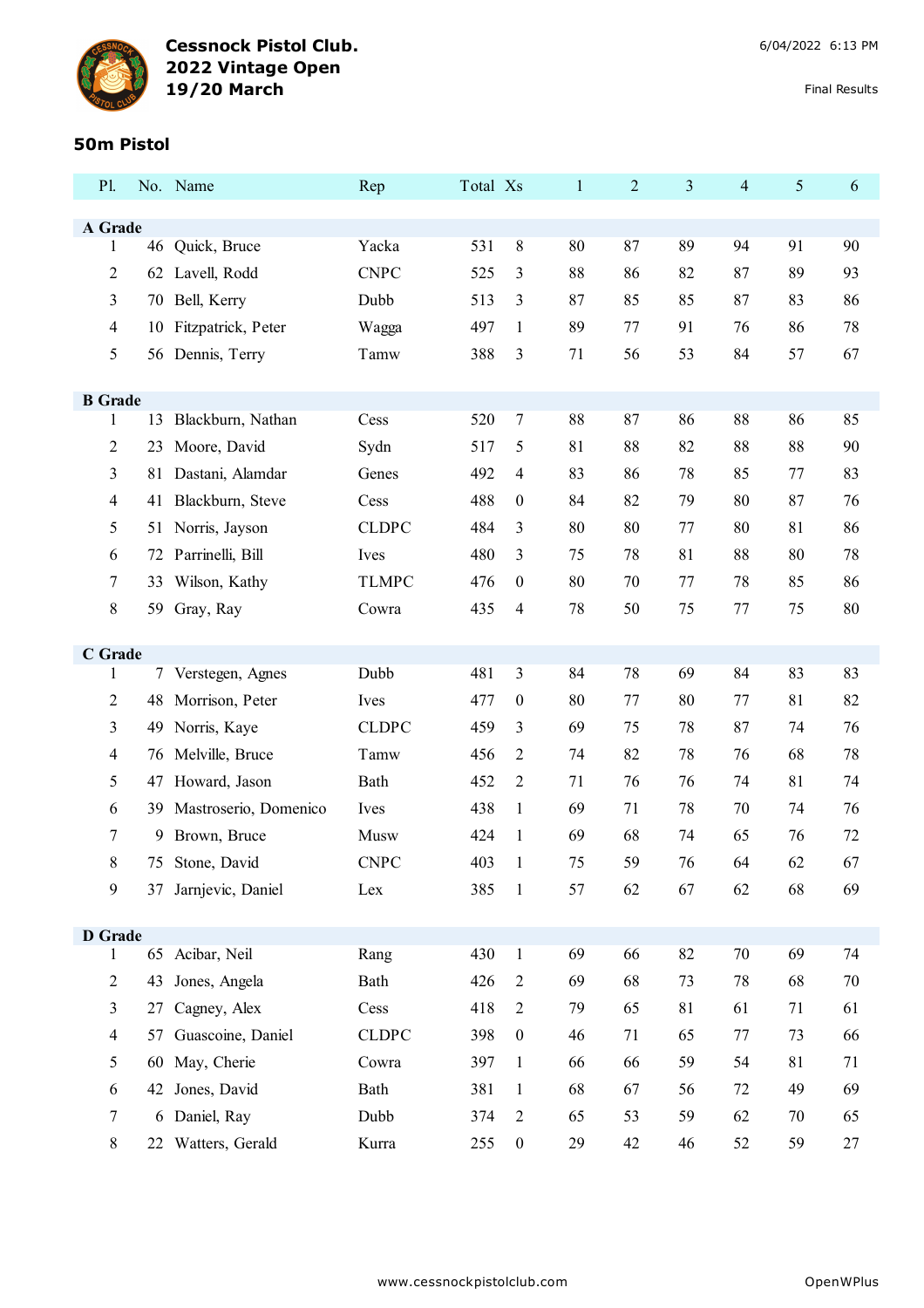## **50m Pistol**

| Pl.           | No. Name            | Rep   | Total Xs | $1 \quad 2$ | 3 | 4 | $\mathcal{D}$ |  |
|---------------|---------------------|-------|----------|-------------|---|---|---------------|--|
| D Grade Cont. |                     |       |          |             |   |   |               |  |
| DNS           | 16 Cronberger, Brad | Genes |          |             |   |   |               |  |
| <b>DNS</b>    | 69 McNeill, John    | Gdah  |          |             |   |   |               |  |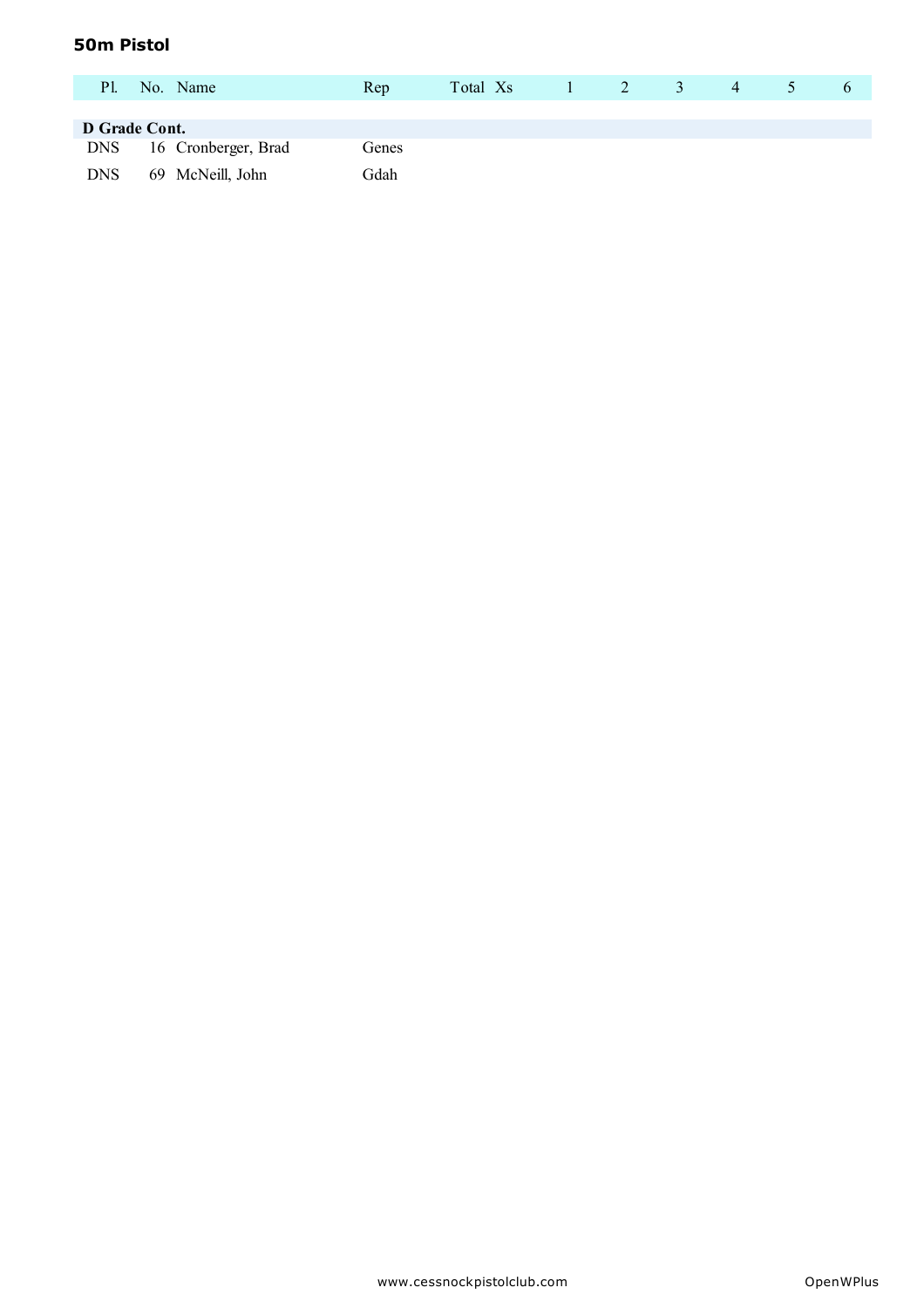

### **25m Centre Fire Pistol**

| Pl.                 |    | No. Name                   | Rep          | Total Xs |                | $\mathbf{1}$ | $\overline{c}$ | 3   |     | $\overline{4}$ | 5  | 6  |     |
|---------------------|----|----------------------------|--------------|----------|----------------|--------------|----------------|-----|-----|----------------|----|----|-----|
| A Grade             |    |                            |              |          |                |              |                |     |     |                |    |    |     |
| $\mathbf{1}$        |    | 23 Moore, David            | Sydn         | 567 10   |                | 97           | 96             | 100 | 293 | 94             | 91 | 89 | 274 |
| $\overline{2}$      | 13 | Blackburn, Nathan          | Cess         | 563      | 18             | 92           | 96             | 96  | 284 | 96             | 87 | 96 | 279 |
| 3                   |    | 62 Lavell, Rodd            | <b>CNPC</b>  | 559 14   |                | 95           | 96             | 96  | 287 | 90             | 88 | 94 | 272 |
| 4                   |    | 70 Bell, Kerry             | Dubb         | 550      | 7              | 91           | 91             | 97  | 279 | 92             | 93 | 86 | 271 |
| 5                   |    | 10 Fitzpatrick, Peter      | Wagga        | 543      | $\tau$         | 91           | 89             | 89  | 269 | 87             | 92 | 95 | 274 |
| 6                   |    | 64 Fraser, Peter           | Ives         | 540 13   |                | 86           | 85             | 92  | 263 | 93             | 93 | 91 | 277 |
| 7                   |    | 41 Blackburn, Steve        | Cess         | 514      | $\overline{4}$ | 89           | 92             | 83  | 264 | 86             | 76 | 88 | 250 |
| 8                   |    | 56 Dennis, Terry           | Tamw         | 485      | $\overline{4}$ | 84           | 82             | 81  | 247 | 88             | 64 | 86 | 238 |
|                     |    |                            |              |          |                |              |                |     |     |                |    |    |     |
| <b>B</b> Grade<br>1 |    | 72 Parrinelli, Bill        | Ives         | 550      | $\overline{4}$ | 93           | 89             | 91  | 273 | 91             | 94 | 92 | 277 |
| 2                   |    | 25 Guy, Steve              | Ives         | 539      | 13             | 88           | 91             | 92  | 271 | 87             | 89 | 92 | 268 |
| 3                   |    | 76 Melville, Bruce         | Tamw         | 537      | 8              | 92           | 94             | 95  | 281 | 81             | 89 | 86 | 256 |
| 4                   | 39 | Mastroserio, Domenico Ives |              | 533      | 8              | 88           | 92             | 85  | 265 | 91             | 89 | 88 | 268 |
| 5                   |    | 47 Howard, Jason           | Bath         | 525      | 9              | 87           | 89             | 92  | 268 | 91             | 80 | 86 | 257 |
| 6                   |    | 20 Langlands, Jeffrey      | LIth         | 525      | 5              | 89           | 93             | 92  | 274 | 81             | 79 | 91 | 251 |
| 7                   |    | 48 Morrison, Peter         | Ives         | 514      | 4              | 81           | 89             | 86  | 256 | 80             | 86 | 92 | 258 |
| 8                   |    | 59 Gray, Ray               | Cowra        | 507      | 7              | 81           | 80             | 89  | 250 | 78             | 89 | 90 | 257 |
|                     |    |                            |              |          |                |              |                |     |     |                |    |    |     |
| C Grade<br>1        |    | 7 Verstegen, Agnes         | Dubb         | 522      | 5              | 92           | 88             | 87  | 267 | 90             | 83 | 82 | 255 |
| 2                   |    | 51 Norris, Jayson          | <b>CLDPC</b> | 520      | $\overline{4}$ | 85           | 83             | 91  | 259 | 90             | 83 | 88 | 261 |
| 3                   | 42 | Jones, David               | Bath         | 519      | $\overline{4}$ | 91           | 87             | 90  | 268 | 81             | 86 | 84 | 251 |
| 4                   | 65 | Acibar, Neil               | Rang         | 517      | 7              | 77           | 82             | 83  | 242 | 87             | 94 | 94 | 275 |
| 5                   |    | 78 Brewer, Graham M        | Cess         | 517      | 6              | 89           | 89             | 91  | 269 | 77             | 88 | 83 | 248 |
| 6                   |    | 49 Norris, Kaye            | CLDPC        | 488      | $\overline{4}$ | 81           | 82             | 88  | 251 | 71             | 80 | 86 | 237 |
| 7                   |    | 43 Jones, Angela           | Bath         | 462      | $\sqrt{2}$     | 82           | $77\,$         | 83  | 242 | 69             | 67 | 84 | 220 |
| 8                   |    | 12 Donohue, Christian      | Blue         | 418      | $\mathbf{1}$   | 70           | 82             | 83  | 235 | 44             | 59 | 80 | 183 |
| $\mathbf{9}$        |    | 9 Brown, Bruce             | Mtn<br>Musw  | 414      | $\mathfrak{Z}$ | 86           | 69             | 76  | 231 | 66             | 60 | 57 | 183 |
|                     |    |                            |              |          |                |              |                |     |     |                |    |    |     |
| <b>D</b> Grade      |    |                            |              |          |                |              |                |     |     |                |    |    |     |
| 1                   |    | 38 McCarthy, Leon          | Nels         | 483      | $\overline{4}$ | 79           | 79             | 78  | 236 | 83             | 86 | 78 | 247 |
| 2                   |    | 54 Dos Santos, Francisco   | Rang         | 468      | 3              | 74           | 75             | 78  | 227 | 72             | 86 | 83 | 241 |
| 3                   |    | 77 Brewer, Graham J        | Cess         | 465      | $\overline{4}$ | 85           | 89             | 93  | 267 | 61             | 54 | 83 | 198 |
| 4                   |    | 34 Roache, John            | Lex          | 462      | $\overline{2}$ | 78           | 83             | 83  | 244 | 82             | 63 | 73 | 218 |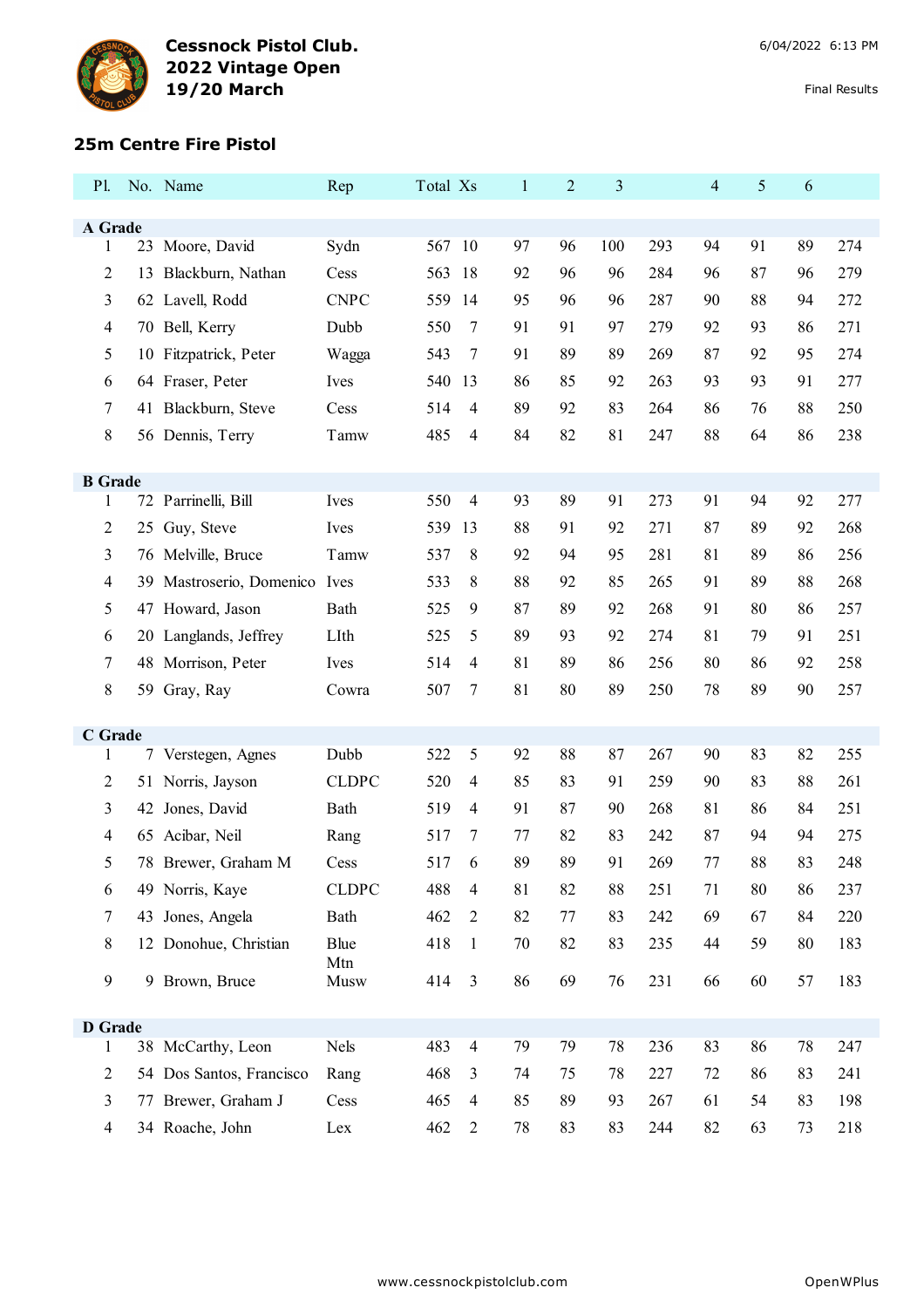### **25m Centre Fire Pistol**

| <b>P</b> l.   |    | No. Name               | Rep        | Total Xs |                | $\mathbf{1}$ | 2  | 3  |     | $\overline{4}$ | 5  | 6  |     |
|---------------|----|------------------------|------------|----------|----------------|--------------|----|----|-----|----------------|----|----|-----|
|               |    |                        |            |          |                |              |    |    |     |                |    |    |     |
| D Grade Cont. |    |                        |            |          |                |              |    |    |     |                |    |    |     |
| 5.            | 22 | Watters, Gerald        | Kurra      | 420      | 2              | 72           | 70 | 71 | 213 | 66             | 79 | 62 | 207 |
| 6             |    | 6 Daniel, Ray          | Dubb       | 310      | $\overline{1}$ | 66           | 49 | 59 | 174 | 52             | 47 | 37 | 136 |
| <b>DNF</b>    | 21 | Wilson, Julie          | <b>API</b> | 256      |                | 69           | 76 | 71 | 216 | 40             |    |    | 40  |
| <b>DNS</b>    |    | 55 Andrew, Colin       | Cess       |          |                |              |    |    |     |                |    |    |     |
| <b>DNS</b>    |    | 53 Dos Santos, Joaquim | Rang       |          |                |              |    |    |     |                |    |    |     |
| <b>DNS</b>    | 69 | McNeill, John          | Gdah       |          |                |              |    |    |     |                |    |    |     |
| <b>DNS</b>    | 74 | Willis, Michael        | Ives       |          |                |              |    |    |     |                |    |    |     |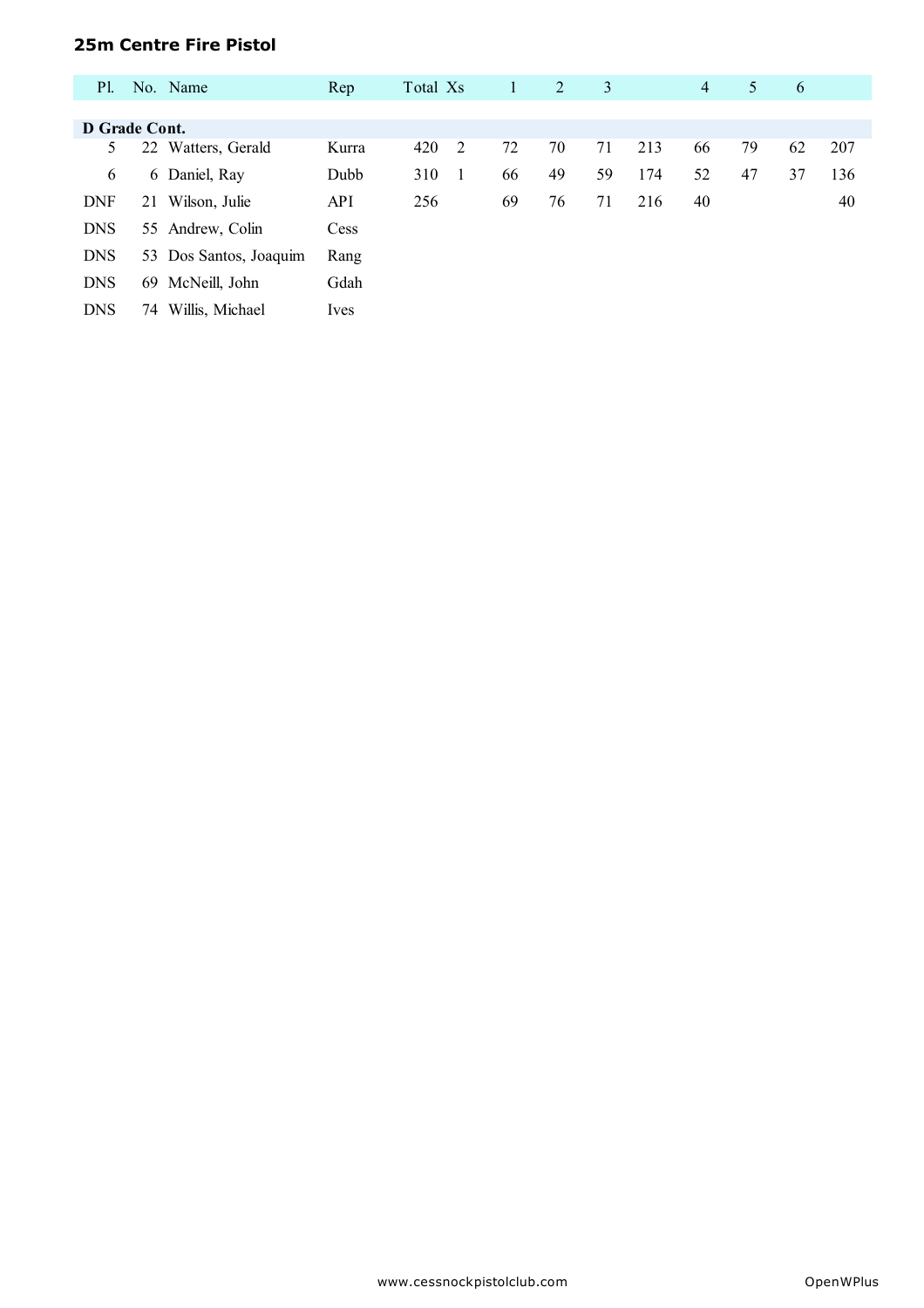

#### **10m Air Pistol Men**

| P1.                      |    | No. Name              | Rep                | Total Xs |                  | $\mathbf{1}$ | $\overline{2}$ | 3  | 4  | 5      | 6  |
|--------------------------|----|-----------------------|--------------------|----------|------------------|--------------|----------------|----|----|--------|----|
| A Grade                  |    |                       |                    |          |                  |              |                |    |    |        |    |
| 1                        |    | 70 Bell, Kerry        | Dubb               | 559      | -10              | 89           | 94             | 95 | 91 | 94     | 96 |
| $\overline{2}$           | 13 | Blackburn, Nathan     | Cess               | 554      | 11               | 94           | 90             | 91 | 91 | 96     | 92 |
| 3                        | 46 | Quick, Bruce          | Yacka              | 553      | 9                | 90           | 92             | 95 | 93 | 89     | 94 |
| $\overline{4}$           | 81 | Dastani, Alamdar      | Genes              | 541      | 8                | 92           | 86             | 85 | 91 | 93     | 94 |
| 5                        | 20 | Langlands, Jeffrey    | LIth               | 537      | 8                | 85           | 91             | 90 | 93 | 86     | 92 |
| 6                        | 10 | Fitzpatrick, Peter    | Wagga              | 535      | $\overline{4}$   | 87           | 94             | 92 | 84 | 90     | 88 |
| 7                        | 62 | Lavell, Rodd          | <b>CNPC</b>        | 534      | 5                | 91           | 93             | 90 | 86 | 89     | 85 |
| 8                        |    | 41 Blackburn, Steve   | Cess               | 527      | 6                | 85           | 87             | 88 | 89 | 91     | 87 |
|                          |    |                       |                    |          |                  |              |                |    |    |        |    |
| <b>B</b> Grade           |    |                       |                    |          |                  |              |                |    |    |        |    |
| 1                        |    | 23 Moore, David       | Sydn               | 554      | 7                | 90           | 94             | 92 | 94 | 90     | 94 |
| $\overline{2}$           | 78 | Brewer, Graham M      | Cess               | 537      | 6                | 90           | 88             | 93 | 91 | 89     | 86 |
| 3                        | 47 | Howard, Jason         | Bath               | 530      | 8                | 88           | 93             | 90 | 87 | 87     | 85 |
| $\overline{4}$           | 72 | Parrinelli, Bill      | Ives               | 529      | 6                | 86           | 91             | 88 | 89 | 91     | 84 |
| 5                        |    | 48 Morrison, Peter    | Ives               | 525      | 5                | 84           | 92             | 88 | 86 | 88     | 87 |
| 6                        |    | 76 Melville, Bruce    | Tamw               | 522      | 3                | 84           | 90             | 90 | 84 | 87     | 87 |
| 7                        | 51 | Norris, Jayson        | <b>CLDPC</b>       | 504      | 6                | 88           | 91             | 86 | 82 | 81     | 76 |
| <b>DNF</b>               | 32 | Weber, Colin          | <b>CNPC</b>        | 188      |                  | 82           | 80             | 26 |    |        |    |
| $\overline{\phantom{a}}$ |    | 16 Cronberger, Brad   | Genes              |          |                  |              |                |    |    |        |    |
| C Grade                  |    |                       |                    |          |                  |              |                |    |    |        |    |
| $*1$                     | 77 | Brewer, Graham J      | Cess               | 549      | $\tau$           | 92           | 91             | 92 | 93 | 92     | 89 |
| $\overline{2}$           | 39 | Mastroserio, Domenico | Ives               | 528      | 8                | 87           | 90             | 88 | 89 | 84     | 90 |
| 3                        | 75 | Stone, David          | <b>CNPC</b>        | 518      | 4                | 85           | 90             | 91 | 83 | 86     | 83 |
| 4                        | 12 | Donohue, Christian    | <b>Blue</b><br>Mtn | 516      | 2                | 86           | 86             | 86 | 82 | 89     | 87 |
| 5                        | 66 | Reid, Harrison        | LIth               | 513      | $\,8\,$          | 81           | 92             | 92 | 86 | 81     | 81 |
| 6                        | 2  | Snow, Stuart          | Cess               | 512      | 6                | 82           | 83             | 84 | 92 | 84     | 87 |
| 7                        | 65 | Acibar, Neil          | Rang               | 504      | $\mathbf{1}$     | 77           | 82             | 83 | 85 | 88     | 89 |
| $8\,$                    | 9  | Brown, Bruce          | Musw               | 500      | 4                | 82           | 80             | 84 | 85 | 84     | 85 |
| 9                        |    | 6 Daniel, Ray         | Dubb               | 494      | $\overline{2}$   | 80           | 90             | 73 | 86 | 82     | 83 |
| 10                       | 42 | Jones, David          | Bath               | 491      | 3                | 81           | 76             | 82 | 87 | 81     | 84 |
| 11                       |    | 34 Roache, John       | Lex                | 488      | $\overline{4}$   | 76           | 73             | 86 | 84 | 89     | 80 |
| 12                       | 45 | Bennett, David        | Ives               | 487      | 3                | 81           | 77             | 80 | 88 | 84     | 77 |
| 13                       | 27 | Cagney, Alex          | Cess               | 481      | $\boldsymbol{0}$ | 81           | 80             | 84 | 79 | 70     | 87 |
| 14                       |    | 17 Walker, Robert     | Cess               | 470      | $\overline{2}$   | $70\,$       | 81             | 80 | 76 | $80\,$ | 83 |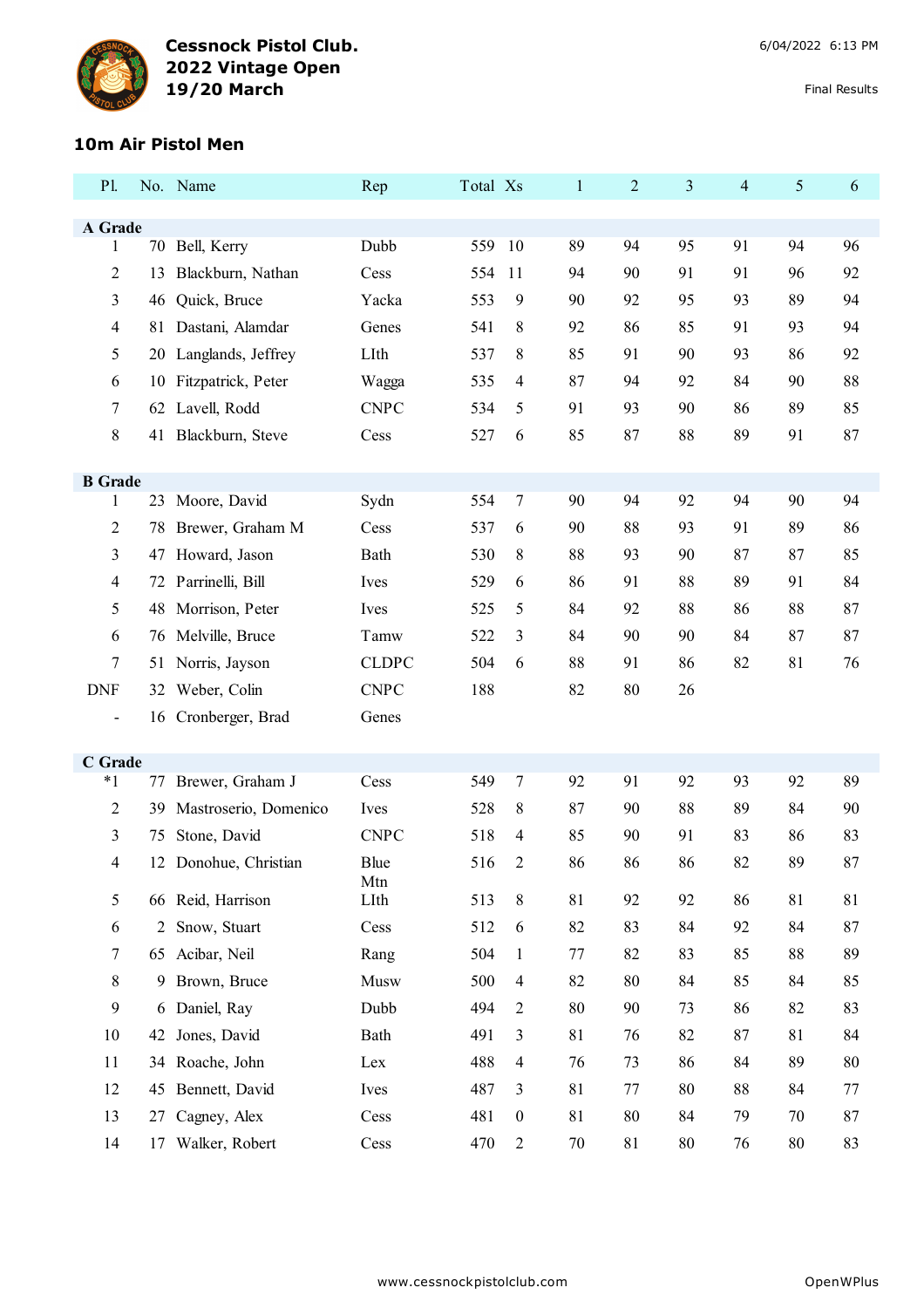## **10m Air Pistol Men**

| <b>P1.</b>               |    | No. Name               | Rep             | Total Xs |                | $\mathbf{1}$ | 2  | 3  | $\overline{4}$ | 5  | 6  |
|--------------------------|----|------------------------|-----------------|----------|----------------|--------------|----|----|----------------|----|----|
|                          |    |                        |                 |          |                |              |    |    |                |    |    |
| C Grade Cont.            |    |                        |                 |          |                |              |    |    |                |    |    |
| <b>DNS</b>               | 69 | McNeill, John          | Gdah            |          |                |              |    |    |                |    |    |
| <b>D</b> Grade           |    |                        |                 |          |                |              |    |    |                |    |    |
| $\mathbf{I}$             | 18 | Green, Noah            | <b>Blue Mtn</b> | 481      | $\overline{4}$ | 85           | 85 | 77 | 71             | 83 | 80 |
| 2                        |    | 14 Cronberger, Anthony | Genes           | 478      | $\overline{4}$ | 85           | 80 | 78 | 83             | 79 | 73 |
| 3                        | 5  | Poulton, Ron           | MetroPSQ        | 435      | $\bf{0}$       | 76           | 69 | 68 | 76             | 76 | 70 |
| 4                        |    | 22 Watters, Gerald     | Kurra           | 432      | -1             | 73           | 70 | 75 | 72             | 69 | 73 |
| <b>DNS</b>               |    | 52 Cregan, Warwick     | Rang            |          |                |              |    |    |                |    |    |
| <b>DNS</b>               | 53 | Dos Santos, Joaquim    | Rang            |          |                |              |    |    |                |    |    |
| $\overline{\phantom{a}}$ | 74 | Willis, Michael        | Ives            |          |                |              |    |    |                |    |    |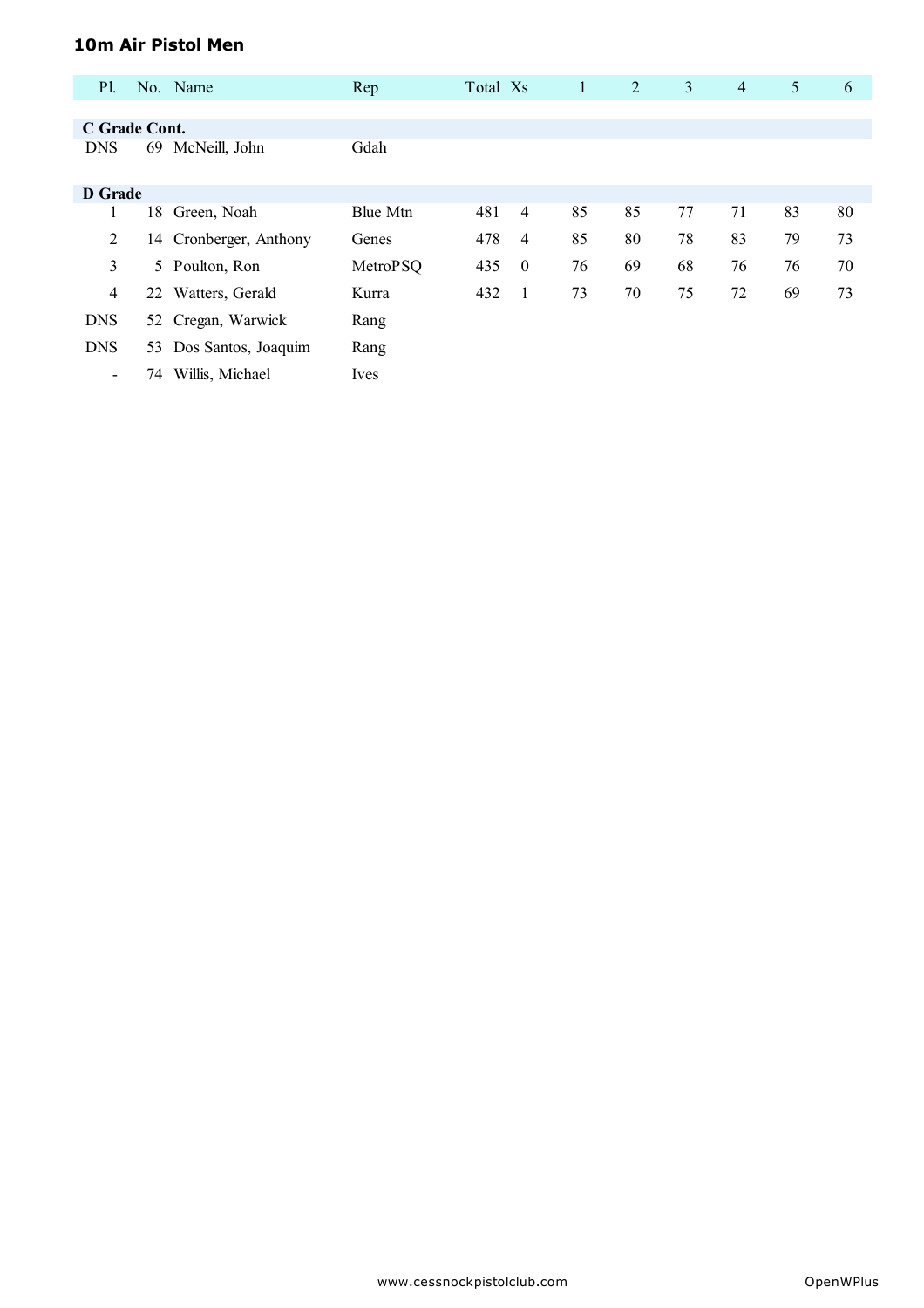

## **25m Pistol Men**

| <b>P1.</b>     |                | No. Name                      | Rep          | Total Xs |                | $\mathbf{1}$ | $\overline{2}$ | 3  |     | $\overline{\mathcal{L}}$ | 5  | 6  |     |
|----------------|----------------|-------------------------------|--------------|----------|----------------|--------------|----------------|----|-----|--------------------------|----|----|-----|
|                |                |                               |              |          |                |              |                |    |     |                          |    |    |     |
| A Grade        |                |                               |              |          |                |              |                |    |     |                          |    |    |     |
| 1              |                | 20 Langlands, Jeffrey         | LIth         | 556      | 9              | 93           | 93             | 93 | 279 | 98                       | 92 | 87 | 277 |
| $\overline{c}$ | 48             | Morrison, Peter               | Ives         | 538      | 4              | 88           | 90             | 90 | 268 | 86                       | 91 | 93 | 270 |
| 3              |                | 47 Howard, Jason              | Bath         | 534      | 10             | 90           | 92             | 90 | 272 | 87                       | 81 | 94 | 262 |
| 4              |                | 39 Mastroserio, Domenico Ives |              | 528      | 10             | 91           | 93             | 86 | 270 | 86                       | 87 | 85 | 258 |
| 5              |                | 25 Guy, Steve                 | Ives         | 513      | $\overline{4}$ | 83           | 89             | 88 | 260 | 83                       | 90 | 80 | 253 |
| 6              |                | 51 Norris, Jayson             | <b>CLDPC</b> | 513      | 2              | 81           | 82             | 82 | 245 | 87                       | 90 | 91 | 268 |
|                |                |                               |              |          |                |              |                |    |     |                          |    |    |     |
| <b>B</b> Grade |                |                               |              |          |                |              |                |    |     |                          |    |    |     |
| 1              | 65             | Acibar, Neil                  | Rang         | 534      | 3              | 86           | 91             | 91 | 268 | 91                       | 84 | 91 | 266 |
| $\overline{c}$ | 45             | Bennett, David                | Ives         | 506      | $\overline{4}$ | 81           | 88             | 83 | 252 | 83                       | 84 | 87 | 254 |
| 3              |                | 32 Weber, Colin               | <b>CNPC</b>  | 489      | 3              | 84           | 89             | 83 | 256 | 69                       | 86 | 78 | 233 |
| <b>DNF</b>     |                | 58 Vanderschaaf, Ben          | Cen Coas     | 183      |                | 60           | 55             | 68 | 183 |                          |    |    |     |
|                |                |                               |              |          |                |              |                |    |     |                          |    |    |     |
| C Grade        |                |                               |              |          |                |              |                |    |     |                          |    |    |     |
| 1              |                | 16 Cronberger, Brad           | Genes        | 528      | 5              | 78           | 86             | 91 | 255 | 93                       | 91 | 89 | 273 |
| $\overline{2}$ | $\overline{2}$ | Snow, Stuart                  | Cess         | 498      | 2              | 85           | 95             | 90 | 270 | 76                       | 77 | 75 | 228 |
| 3              |                | 42 Jones, David               | Bath         | 488      | 2              | 80           | 84             | 89 | 253 | 90                       | 65 | 80 | 235 |
| $\overline{4}$ |                | 38 McCarthy, Leon             | <b>Nels</b>  | 460      | 2              | 77           | 75             | 84 | 236 | 68                       | 83 | 73 | 224 |
|                |                |                               |              |          |                |              |                |    |     |                          |    |    |     |
| <b>D</b> Grade |                |                               |              |          |                |              |                |    |     |                          |    |    |     |
| 1              | 8              | Bain, James                   | Cess         | 474      | $\mathbf{1}$   | 71           | 74             | 71 | 216 | 87                       | 87 | 84 | 258 |
| 2              | 22             | Watters, Gerald               | Kurra        | 470      | 2              | 78           | 67             | 75 | 220 | 90                       | 79 | 81 | 250 |
| 3              |                | 6 Daniel, Ray                 | Dubb         | 453      | 4              | 66           | 73             | 84 | 223 | 74                       | 80 | 76 | 230 |
| 4              | 80             | Kinder, Simon                 | <b>TLMPC</b> | 452      | 1              | 77           | 78             | 81 | 236 | 67                       | 73 | 76 | 216 |
| 5              |                | 5 Poulton, Ron                | MetroPSQ     | 424      | 3              | 77           | 67             | 83 | 227 | 64                       | 67 | 66 | 197 |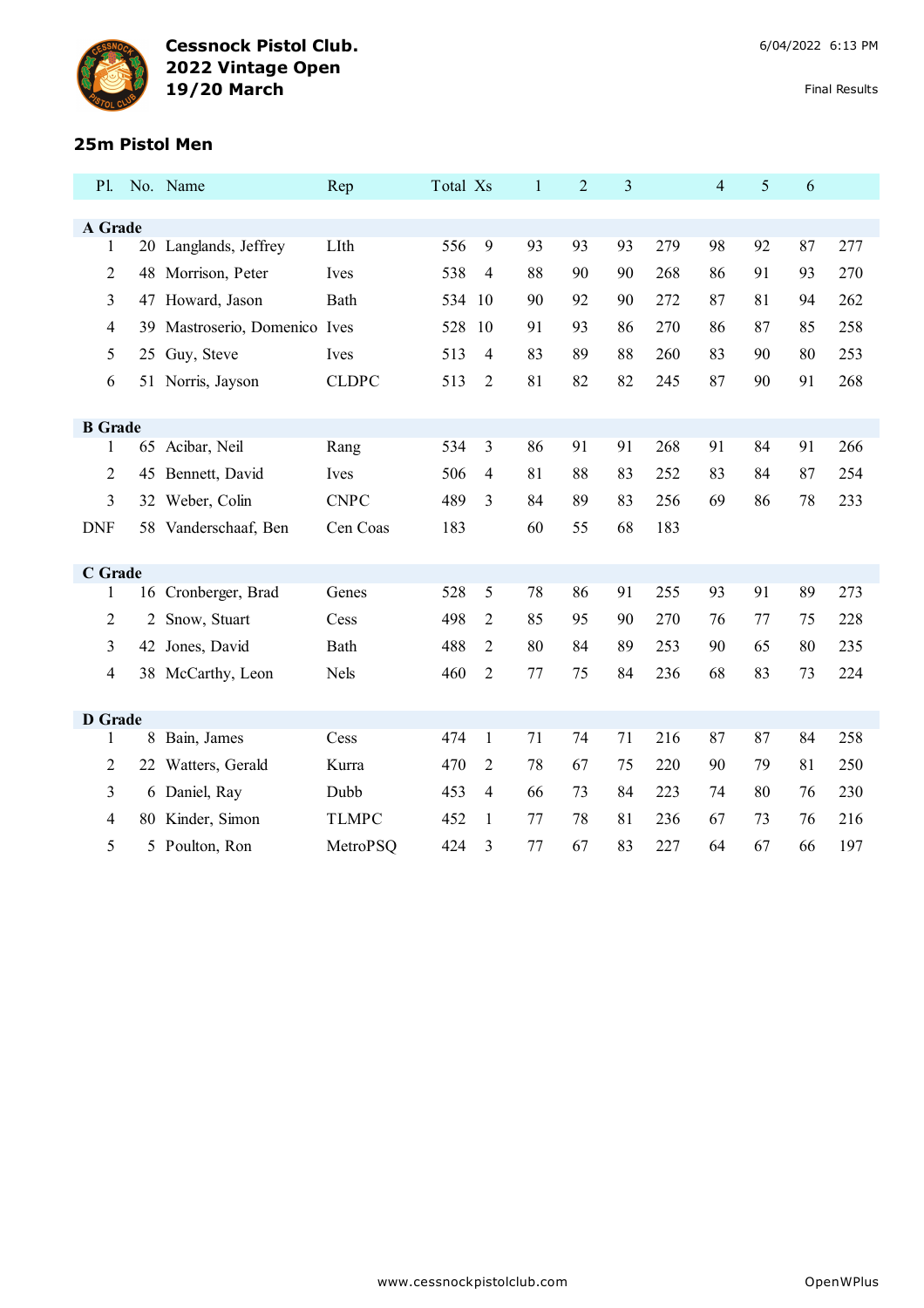

#### **25m Pistol Women**

| <b>Pl.</b>          |    | No. Name              | Rep             | Total Xs |                         | $\mathbf{1}$ | $\overline{2}$ | 3  |     | $\overline{4}$ | 5  | 6  |     |
|---------------------|----|-----------------------|-----------------|----------|-------------------------|--------------|----------------|----|-----|----------------|----|----|-----|
|                     |    |                       |                 |          |                         |              |                |    |     |                |    |    |     |
| A Grade<br>1        |    | 11 Donohue, Dannielle | <b>Blue Mtn</b> | 558 10   |                         | 93           | 95             | 88 | 276 | 92             | 92 | 98 | 282 |
| 2                   |    | 24 Guy, Sue           | Ives            | 555      | 7                       | 95           | 91             | 96 | 282 | 97             | 89 | 87 | 273 |
| 3                   | 71 | Cowling, Lara         | Dubb            | 554      | 5                       | 90           | 89             | 93 | 272 | 93             | 91 | 98 | 282 |
| 4                   | 61 | Rudder, Ellie         | <b>TLMPC</b>    | 551      | 5                       | 95           | 95             | 91 | 281 | 91             | 90 | 89 | 270 |
| 5                   |    | 33 Wilson, Kathy      | <b>TLMPC</b>    | 549      | 10                      | 92           | 82             | 92 | 266 | 94             | 94 | 95 | 283 |
|                     |    |                       | Ulla            | 540      |                         | 89           | 89             | 93 | 271 | 93             | 87 | 89 | 269 |
| 6                   | 3  | Rossetto, Una         |                 |          | 7                       |              |                |    |     |                |    |    |     |
| 7                   | 79 | Kinder, Jo            | <b>TLMPC</b>    | 538      | 10                      | 83           | 91             | 92 | 266 | 91             | 87 | 94 | 272 |
| 8                   |    | 28 Wilson, Lisa       | <b>CNPC</b>     | 521      | 5                       | 90           | 89             | 86 | 265 | 78             | 85 | 93 | 256 |
| 9                   | 29 | Thadaprasit, Mat      | <b>NSW</b>      | 517      | 4                       | 86           | 88             | 88 | 262 | 89             | 77 | 89 | 255 |
| <b>B</b> Grade      |    |                       |                 |          |                         |              |                |    |     |                |    |    |     |
| 1                   |    | 7 Verstegen, Agnes    | Dubb            | 518      | 6                       | 89           | 88             | 87 | 264 | 85             | 84 | 85 | 254 |
| 2                   | 35 | Jarnjevic, Lyndal     | Lex             | 516      | 3                       | 86           | 90             | 85 | 261 | 86             | 84 | 85 | 255 |
| 3                   |    | 49 Norris, Kaye       | <b>CLDPC</b>    | 503      | $\tau$                  | 88           | 86             | 83 | 257 | 77             | 86 | 83 | 246 |
| 4                   |    | 40 Moore, Krystal     | Cess            | 486      | 3                       | 77           | 87             | 80 | 244 | 78             | 84 | 80 | 242 |
| <b>DNS</b>          | 31 | Dobinson, Jodie       | <b>CLDPC</b>    |          |                         |              |                |    |     |                |    |    |     |
| <b>DNS</b>          |    | 73 Willis, Jackie     | Ives            |          |                         |              |                |    |     |                |    |    |     |
|                     |    |                       |                 |          |                         |              |                |    |     |                |    |    |     |
| C Grade             |    |                       |                 |          |                         |              |                |    |     |                |    |    |     |
| 1                   |    | 63 Lavell, Piyanoot   | <b>CNPC</b>     | 517      | 6                       | 88           | 83             | 92 | 263 | 87             | 83 | 84 | 254 |
| 2                   | 43 | Jones, Angela         | Bath            | 495      | 5                       | 78           | 86             | 86 | 250 | 70             | 89 | 86 | 245 |
| 3                   |    | 4 Poulton, Fran       | MetroPSQ        | 491      | 7                       | 89           | 85             | 86 | 260 | 81             | 74 | 76 | 231 |
| 4                   |    | 44 Marsh, Karen       | <b>Btown</b>    | 452      | 1                       | 80           | 64             | 86 | 230 | 79             | 64 | 79 | 222 |
| 5                   |    | 60 May, Cherie        | Cowra           | 430      | 3                       | 83           | 83             | 82 | 248 | 62             | 61 | 59 | 182 |
| 6                   | 21 | Wilson, Julie         | <b>API</b>      | 416      |                         | 74           | 62             | 74 | 210 | 76             | 50 | 80 | 206 |
| $7\overline{ }$     |    | 30 Young, Jennifer    | <b>CLDPC</b>    | 404 1    |                         | 58           | 66             | 52 | 176 | 72             | 88 | 68 | 228 |
|                     |    |                       |                 |          |                         |              |                |    |     |                |    |    |     |
| <b>D</b> Grade<br>1 |    | 1 Snow, Amanda        | Cess            | 422      | $\overline{\mathbf{0}}$ | 79           | 76             | 80 | 235 | 54             | 67 | 66 | 187 |
| <b>DNS</b>          |    | 19 Green, Tracey      | <b>Blue Mtn</b> |          |                         |              |                |    |     |                |    |    |     |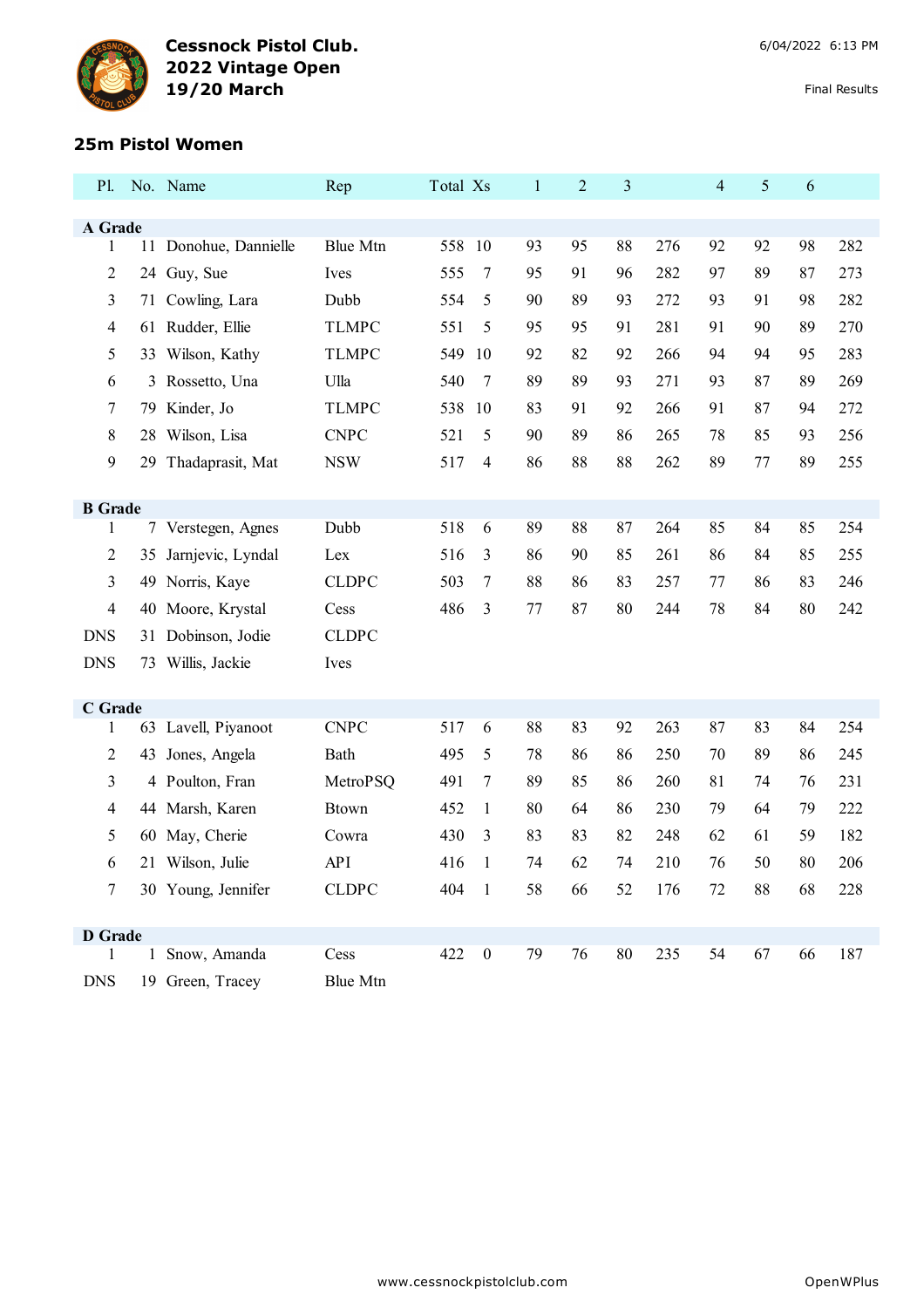

# **10m Air Pistol Women (60)**

| P1.                      |    | No. Name              | Rep             | Total Xs |                | $\mathbf{1}$ | $\overline{2}$ | $\overline{3}$ | $\overline{4}$ | 5  | 6  |
|--------------------------|----|-----------------------|-----------------|----------|----------------|--------------|----------------|----------------|----------------|----|----|
| A Grade                  |    |                       |                 |          |                |              |                |                |                |    |    |
| $\mathbf{1}$             |    | 11 Donohue, Dannielle | <b>Blue Mtn</b> | 567      | 13             | 91           | 95             | 95             | 98             | 94 | 94 |
| $\overline{2}$           |    | 71 Cowling, Lara      | Dubb            | 544      | 10             | 91           | 89             | 91             | 89             | 91 | 93 |
| 3                        |    | 29 Thadaprasit, Mat   | <b>NSW</b>      | 542      | $\overline{7}$ | 89           | 94             | 91             | 92             | 83 | 93 |
| $\overline{4}$           |    | 24 Guy, Sue           | Ives            | 533      | 10             | 87           | 88             | 90             | 91             | 89 | 88 |
|                          |    |                       |                 |          |                |              |                |                |                |    |    |
| <b>B</b> Grade           |    |                       |                 |          |                |              |                |                |                |    |    |
| $\mathbf{1}$             |    | 61 Rudder, Ellie      | <b>TLMPC</b>    | 542      | 12             | 90           | 90             | 94             | 91             | 83 | 94 |
| $\overline{2}$           | 3  | Rossetto, Una         | Ulla            | 535      | 9              | 86           | 93             | 90             | 84             | 89 | 93 |
| 3                        |    | 79 Kinder, Jo         | <b>TLMPC</b>    | 534      | $\overline{4}$ | 89           | 92             | 84             | 88             | 87 | 94 |
| $\overline{4}$           | 28 | Wilson, Lisa          | <b>CNPC</b>     | 529      | 5              | 88           | 88             | 86             | 89             | 89 | 89 |
| 5                        |    | 49 Norris, Kaye       | <b>CLDPC</b>    | 528      | 6              | 86           | 90             | 93             | 89             | 81 | 89 |
| 6                        | 35 | Jarnjevic, Lyndal     | Lex             | 525      | 6              | 91           | 85             | 90             | 93             | 84 | 82 |
| $\overline{7}$           | 43 | Jones, Angela         | <b>Bath</b>     | 523      | $\tau$         | 87           | 85             | 91             | 83             | 89 | 88 |
| 8                        |    | 50 Norris, Alyssa     | <b>CLDPC</b>    | 516      | 6              | 87           | 83             | 84             | 89             | 85 | 88 |
| 9                        |    | 7 Verstegen, Agnes    | Dubb            | 513      | 5              | 83           | 78             | 86             | 87             | 88 | 91 |
| 10                       |    | 26 Pull, Robyn        | Sydn            | 498      | 5              | 78           | 86             | 84             | 79             | 87 | 84 |
|                          |    |                       |                 |          |                |              |                |                |                |    |    |
| C Grade                  |    |                       |                 |          |                |              |                |                |                |    |    |
| 1                        |    | 1 Snow, Amanda        | Cess            | 519      | 5              | 81           | 92             | 85             | 86             | 91 | 84 |
| $\overline{2}$           |    | 4 Poulton, Fran       | MetroPSQ        | 510      | $\overline{2}$ | 81           | 85             | 90             | 86             | 81 | 87 |
| 3                        |    | 21 Wilson, Julie      | API             | 497      | $\overline{3}$ | 83           | 87             | 78             | 80             | 82 | 87 |
| $\overline{4}$           |    | 60 May, Cherie        | Cowra           | 486      | 3              | 74           | 80             | 81             | 89             | 83 | 79 |
| $\overline{\phantom{a}}$ |    | 31 Dobinson, Jodie    | <b>CLDPC</b>    |          |                |              |                |                |                |    |    |
|                          |    |                       |                 |          |                |              |                |                |                |    |    |
| <b>D</b> Grade           |    |                       |                 |          |                |              |                |                |                |    |    |
| $*1$                     |    | 30 Young, Jennifer    | <b>CLDPC</b>    | 488      | $\overline{3}$ | 82           | 83             | 88             | 77             | 82 | 76 |
| <b>DNS</b>               | 19 | Green, Tracey         | <b>Blue Mtn</b> |          |                |              |                |                |                |    |    |
| <b>DNS</b>               | 73 | Willis, Jackie        | Ives            |          |                |              |                |                |                |    |    |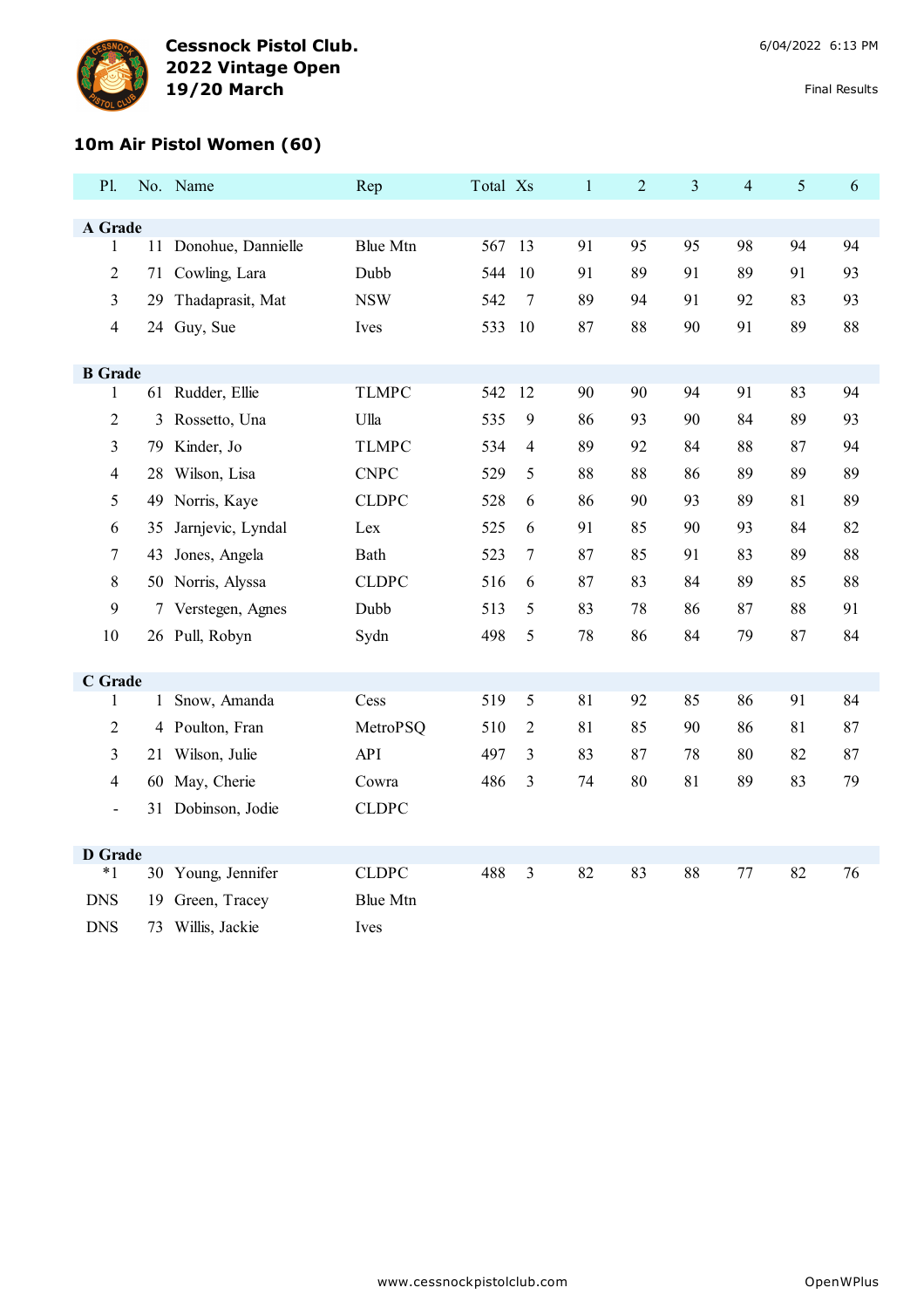

#### **25m Pistol Junior**

| <b>P1.</b>     |    | No. Name            | Rep          | Total Xs |                | 1  | $\overline{2}$ | 3  |     | $\overline{4}$ | 5  | 6  |     |
|----------------|----|---------------------|--------------|----------|----------------|----|----------------|----|-----|----------------|----|----|-----|
|                |    |                     |              |          |                |    |                |    |     |                |    |    |     |
| A Grade        |    |                     |              |          |                |    |                |    |     |                |    |    |     |
| 1              | 61 | Rudder, Ellie       | <b>TLMPC</b> | 522      | 6              | 89 | 89             | 92 | 270 | 85             | 88 | 79 | 252 |
| <b>B</b> Grade |    |                     |              |          |                |    |                |    |     |                |    |    |     |
| 1              | 37 | Jarnjevic, Daniel   | Lex          | 521      | 7              | 80 | 85             | 87 | 252 | 87             | 92 | 90 | 269 |
| C Grade        |    |                     |              |          |                |    |                |    |     |                |    |    |     |
| $^*1$          | 66 | Reid, Harrison      | LIth         | 517      | 5              | 86 | 81             | 81 | 248 | 93             | 85 | 91 | 269 |
| 2              | 57 | Guascoine, Daniel   | <b>CLDPC</b> | 509      | 5              | 80 | 73             | 80 | 233 | 93             | 91 | 92 | 276 |
| 3              | 18 | Green, Noah         | Blue<br>Mtn  | 502      | 6              | 79 | 87             | 89 | 255 | 83             | 82 | 82 | 247 |
| 4              |    | 36 Jarnjevic, Liam  | Lex          | 486      | $\overline{2}$ | 67 | 79             | 79 | 225 | 82             | 92 | 87 | 261 |
| 5              | 50 | Norris, Alyssa      | <b>CLDPC</b> | 447      | $\Omega$       | 75 | 76             | 81 | 232 | 72             | 65 | 78 | 215 |
| <b>D</b> Grade |    |                     |              |          |                |    |                |    |     |                |    |    |     |
| $*1$           | 15 | Cronberger, Zac     | Genes        | 478      | $\mathbf{1}$   | 88 | 89             | 81 | 258 | 62             | 76 | 82 | 220 |
| $\mathfrak{D}$ | 14 | Cronberger, Anthony | Genes        | 450      | $\mathfrak{D}$ | 81 | 60             | 70 | 211 | 83             | 83 | 73 | 239 |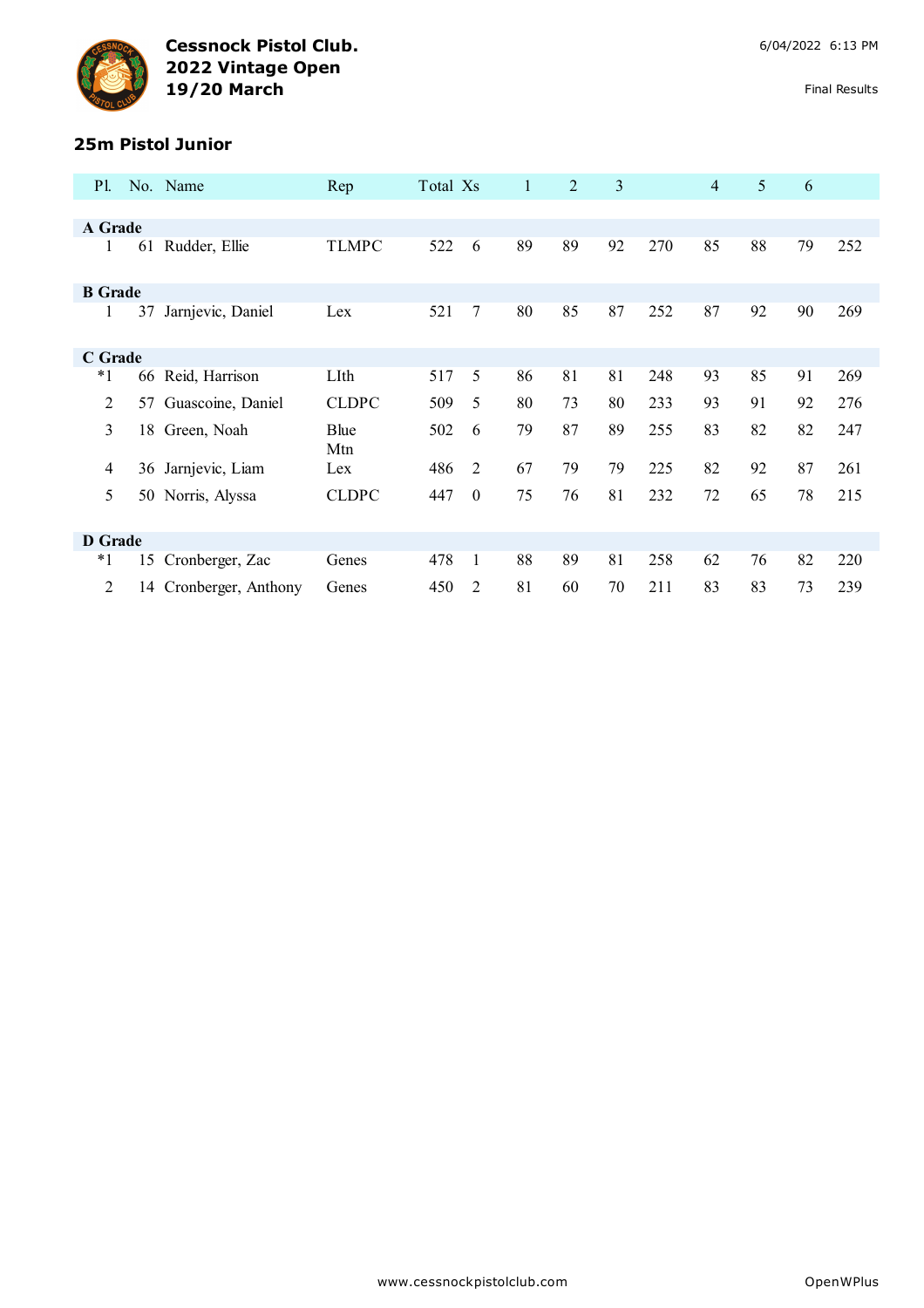

#### **10m Air Pistol Junior Men**

| <b>P</b> l.    |    | No. Name            | Rep          | Total Xs |                | 1  | 2  | 3  | $\overline{4}$ | 5  | 6  |
|----------------|----|---------------------|--------------|----------|----------------|----|----|----|----------------|----|----|
|                |    |                     |              |          |                |    |    |    |                |    |    |
|                |    |                     |              |          |                |    |    |    |                |    |    |
| <b>B</b> Grade |    |                     |              |          |                |    |    |    |                |    |    |
|                | 37 | Jarnjevic, Daniel   | Lex          | 529      | $\overline{4}$ | 88 | 88 | 86 | 95             | 86 | 86 |
| 2              | 15 | Cronberger, Zac     | Genes        | 512      | 5              | 84 | 84 | 86 | 88             | 85 | 85 |
| 3              | 18 | Green, Noah         | Blue         | 506      | 6              | 87 | 88 | 83 | 81             | 84 | 83 |
| $\overline{4}$ | 66 | Reid, Harrison      | Mtn<br>LIth  | 504      | 3              | 85 | 81 | 91 | 81             | 84 | 82 |
| C Grade        |    |                     |              |          |                |    |    |    |                |    |    |
| $*1$           | 57 | Guascoine, Daniel   | <b>CLDPC</b> | 510      | $\overline{7}$ | 82 | 86 | 89 | 82             | 81 | 90 |
| 2              | 36 | Jarnjevic, Liam     | Lex          | 487      | 3              | 77 | 85 | 78 | 85             | 84 | 78 |
| 3              | 14 | Cronberger, Anthony | Genes        | 477      | 5              | 83 | 82 | 72 | 82             | 79 | 79 |